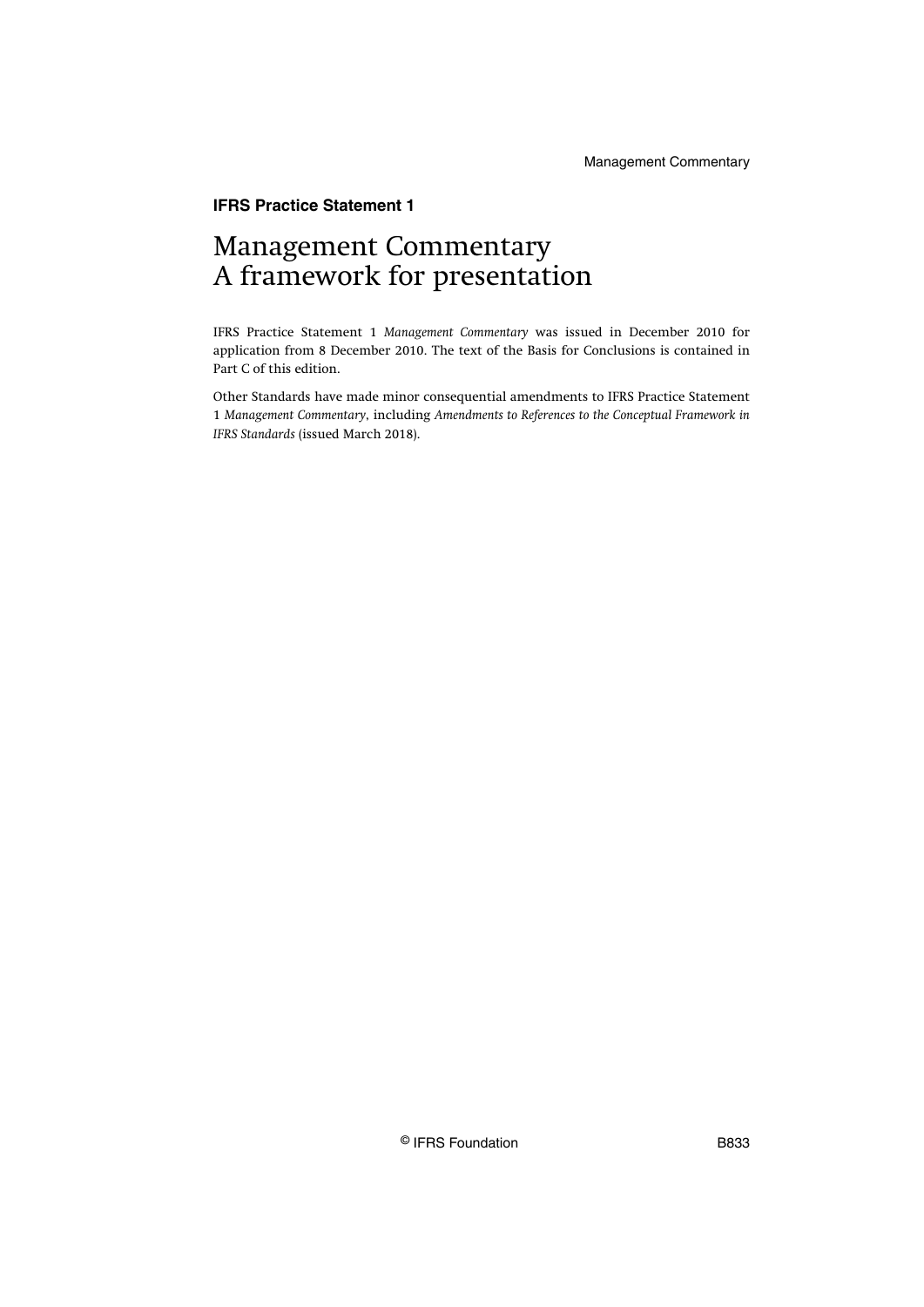|                                                                  | from paragraph  |
|------------------------------------------------------------------|-----------------|
| <b>INTRODUCTION</b>                                              | IN <sub>1</sub> |
| <b>IFRS PRACTICE STATEMENT 1 MANAGEMENT</b><br><b>COMMENTARY</b> |                 |
| <b>OBJECTIVE</b>                                                 | 1               |
| <b>SCOPE</b>                                                     | $\mathbf{2}$    |
| <b>IDENTIFICATION OF MANAGEMENT COMMENTARY</b>                   | 5               |
| <b>USERS OF MANAGEMENT COMMENTARY</b>                            | 8               |
| <b>FRAMEWORK FOR THE PRESENTATION OF MANAGEMENT COMMENTARY</b>   | 9               |
| <b>Purpose</b>                                                   | 9               |
| <b>Principles</b>                                                | 12              |
| <b>PRESENTATION</b>                                              | 22              |
| <b>ELEMENTS OF MANAGEMENT COMMENTARY</b>                         | 24              |
| Nature of the business                                           | 26              |
| <b>Objectives and strategies</b>                                 | 27              |
| Resources, risks and relationships                               | 29              |
| <b>Results and prospects</b>                                     | 34              |
| Performance measures and indicators                              | 37              |
| <b>APPLICATION DATE</b>                                          | 41              |
| <b>APPENDIX</b><br><b>Defined terms</b>                          |                 |
| FOR THE BASIS FOR CONCLUSIONS, SEE PART C OF THIS EDITION        |                 |

**BASIS FOR CONCLUSIONS**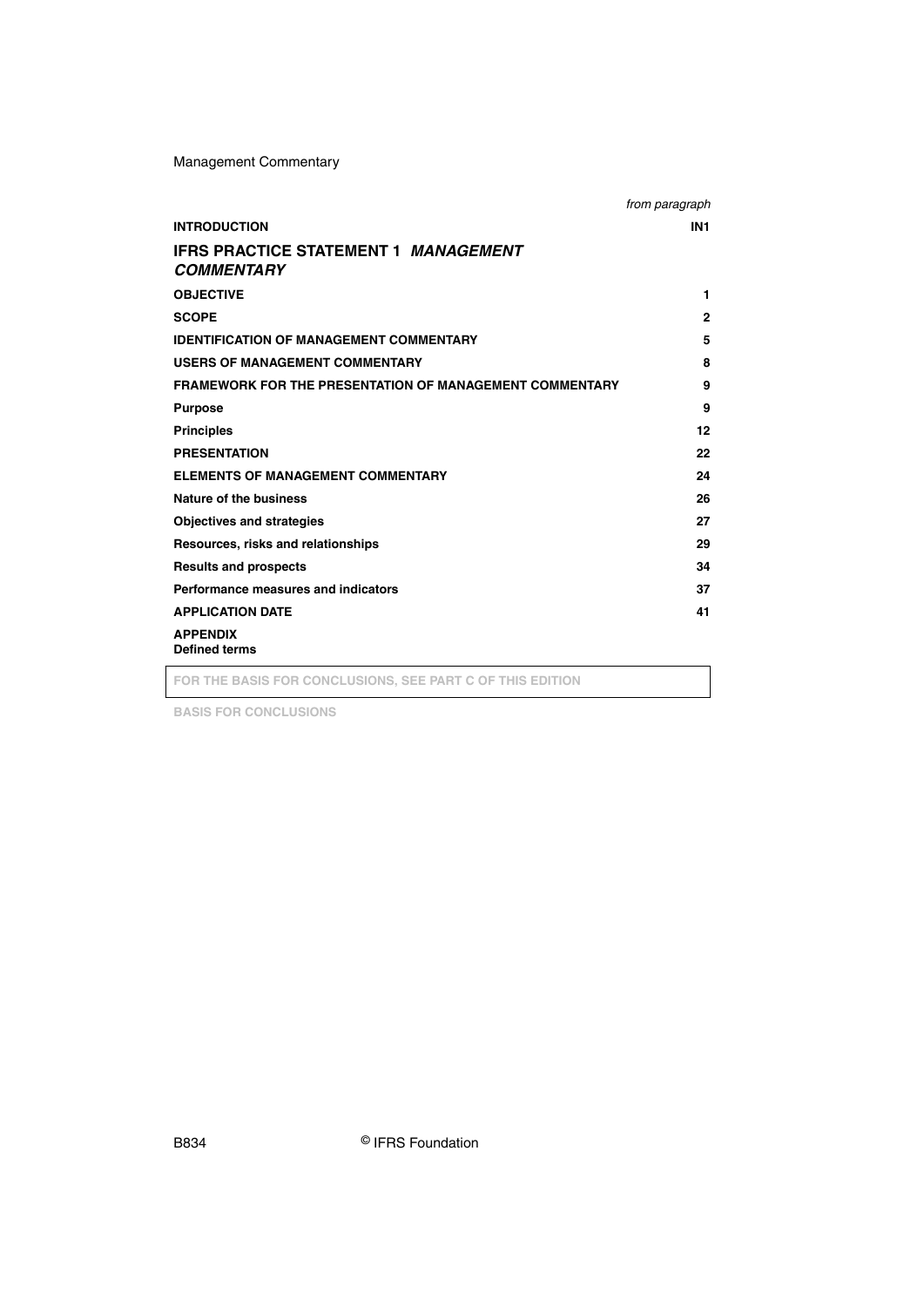IFRS Practice Statement 1 *Management Commentary* is set out in [paragraphs 1–41](#page-5-0) and the [Appendix](#page-13-0). Terms defined in the Appendix are in *italics* the first time they appear in the Practice Statement. Definitions of other terms are given in the Glossary for International Financial Reporting Standards. The Practice Statement should be read in the context of its [objective](#page-5-0) and the Basis for Conclusions, the *Preface to IFRS Standards* and the *Conceptual Framework for Financial Reporting*.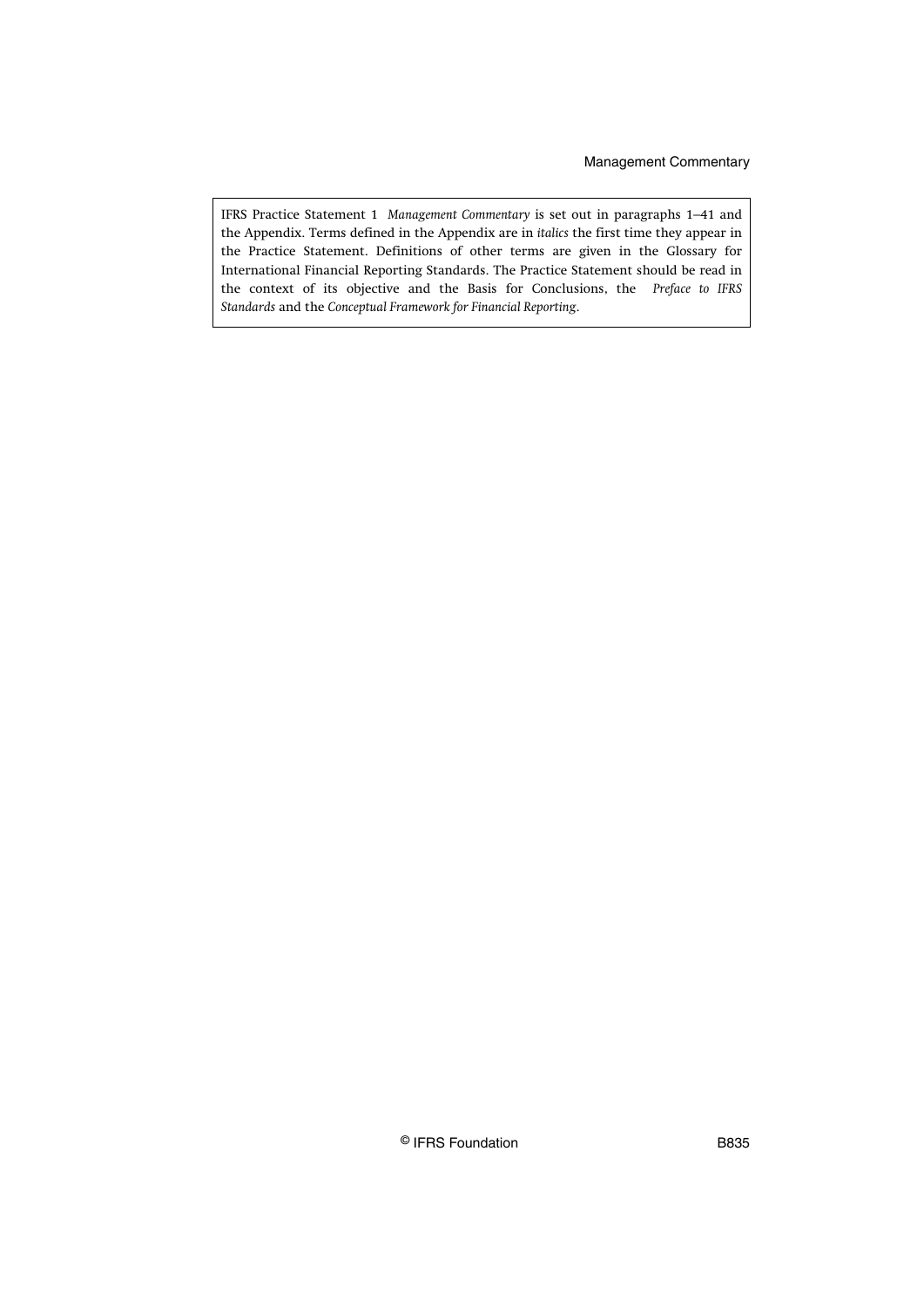# **Introduction**

# **Purpose of the Practice Statement**

- The IFRS Practice Statement *Management Commentary* provides a broad, non‑binding framework for the presentation of management commentary that relates to financial statements that have been prepared in accordance with International Financial Reporting Standards (IFRSs). IN1
- The Practice Statement is not an IFRS. Consequently, entities applying IFRSs are not required to comply with the Practice Statement, unless specifically required by their jurisdiction. Furthermore, non‑compliance with the Practice Statement will not prevent an entity's financial statements from complying with IFRSs, if they otherwise do so. IN2

# **What is management commentary?**

Management commentary is a narrative report that provides a context within which to interpret the financial position, financial performance and cash flows of an entity. It also provides management with an opportunity to explain its objectives and its strategies for achieving those objectives. Users routinely use the type of information provided in management commentary to help them evaluate an entity's prospects and its general risks, as well as the success of management's strategies for achieving its stated objectives. For many entities, management commentary is already an important element of their communication with the capital markets, supplementing as well as complementing the financial statements. IN3

# **How to apply the Practice Statement**

- The Practice Statement is prepared on the basis that management commentary lies within the boundaries of financial reporting because it meets the definition of other financial reporting in paragraph 7 of the *Preface to International Financial Reporting Standards*. <sup>1</sup> Therefore management commentary is within the scope of the *Conceptual Framework for Financial Reporting*. Consequently, the Statement should be read in the context of the *Conceptual Framework*. IN4
- The Practice Statement sets out the principles, qualitative characteristics and elements of management commentary that are necessary to provide users of financial reports with useful information. However, the form and content of management commentary may vary by entity. Thus, the Statement also provides principles to enable entities to adapt the information they provide to the particular circumstances of their business, including the legal and economic circumstances of individual jurisdictions. This flexible approach will generate more meaningful disclosure by encouraging entities that choose to present management commentary to discuss those matters that are most relevant to their individual circumstances. IN5

<sup>1</sup> *Preface to International Financial Reporting Standards* renamed *Preface to IFRS Standards* in December 2018. The reference to paragraph 7 remains unchanged.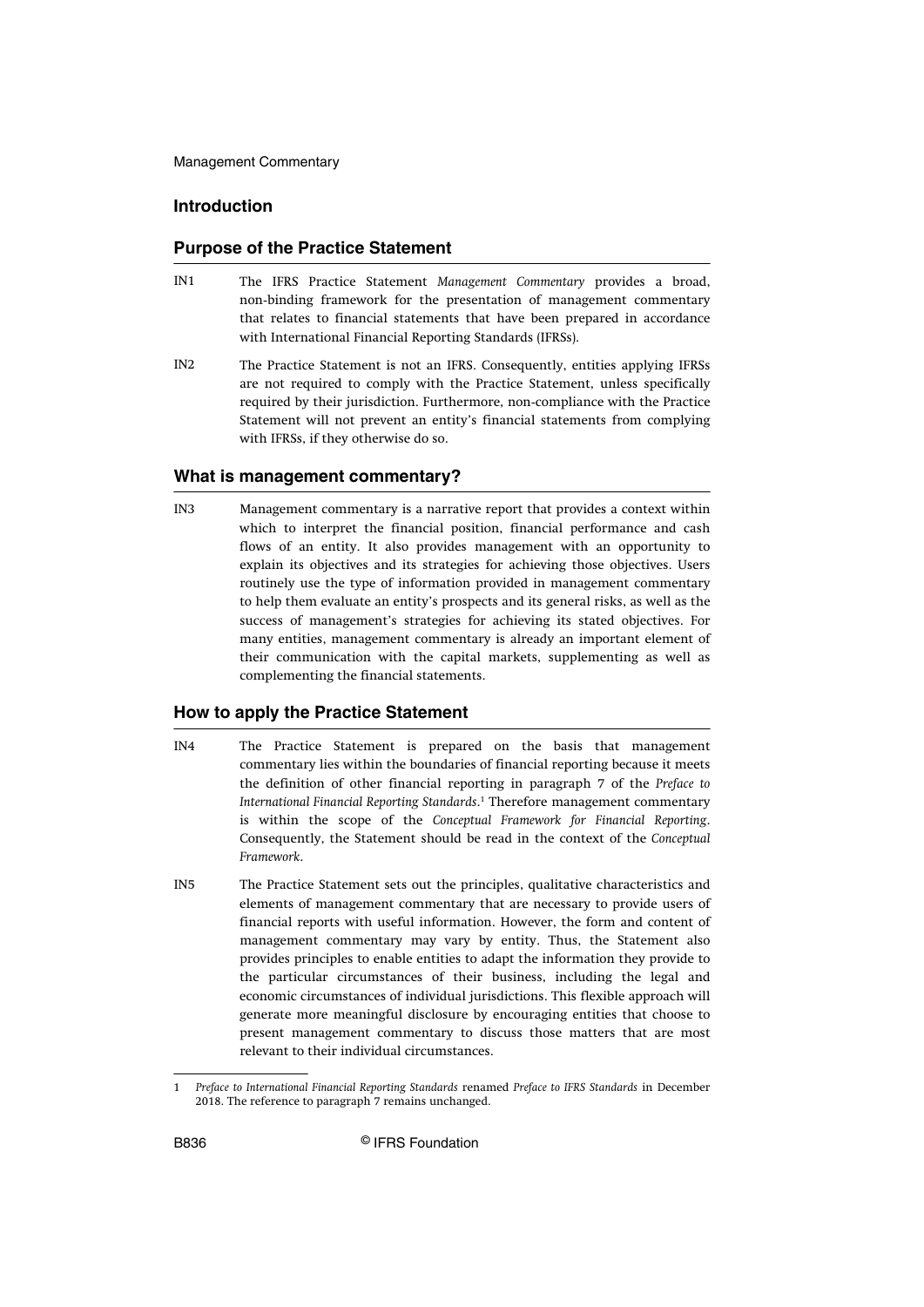The Practice Statement refers to 'management' as the persons responsible for the decision-making and oversight of the entity. They may include executive employees, key management personnel and members of a governing body.<sup>2</sup> IN6

<sup>2</sup> See paragraphs BC31 and BC32 for additional information.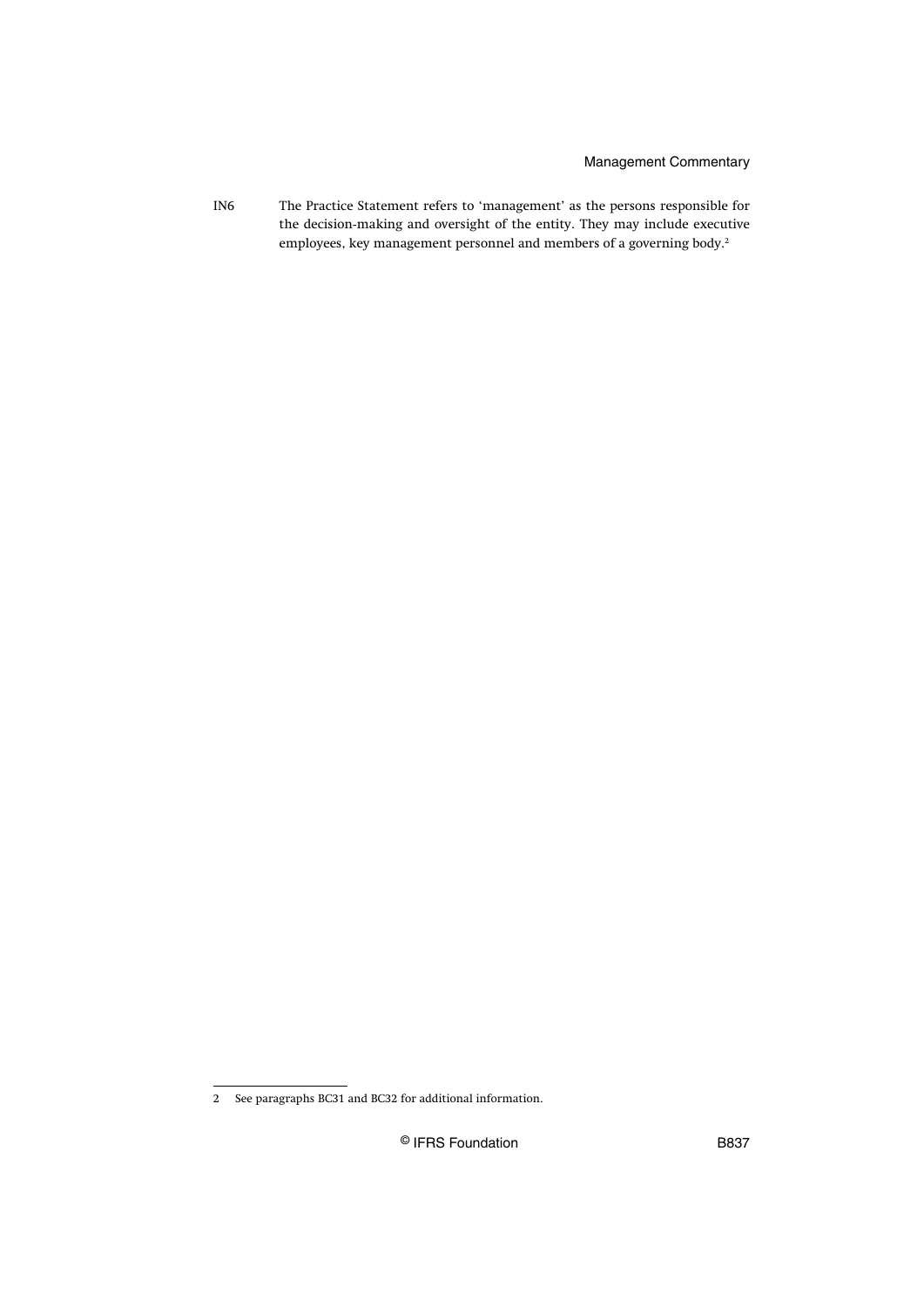# <span id="page-5-0"></span>**IFRS Practice Statement Management Commentary A framework for presentation**

# **Objective**

The objective of the Practice Statement is to assist management in presenting useful *management commentary* that relates to financial statements that have been prepared in accordance with International Financial Reporting Standards (IFRSs). 1

# **Scope**

- The Practice Statement applies only to management commentary and not to other information presented in either the financial statements or the broader financial reports. 2
- The Practice Statement should be applied by entities that present management commentary that relates to financial statements prepared in accordance with IFRSs. 3
- The Practice Statement does not mandate which entities should be required to publish management commentary, how frequently an entity should do so or the level of assurance to which management commentary should be subjected. 4

# **Identification of management commentary**

- When management commentary relates to financial statements, an entity should either make the financial statements available with the commentary or identify in the commentary the financial statements to which it relates. 5
- Management should identify clearly what it is presenting as management commentary and distinguish it from other information. 6
- When management commentary is presented, management should explain the extent to which the Practice Statement has been followed. An assertion that management commentary complies with the Practice Statement can be made only if it complies with the Statement in its entirety. 7

# **Users of management commentary**

Management should determine the information to include in management commentary considering the needs of the primary users of financial reports. Those users are existing and potential investors, lenders and other creditors. 8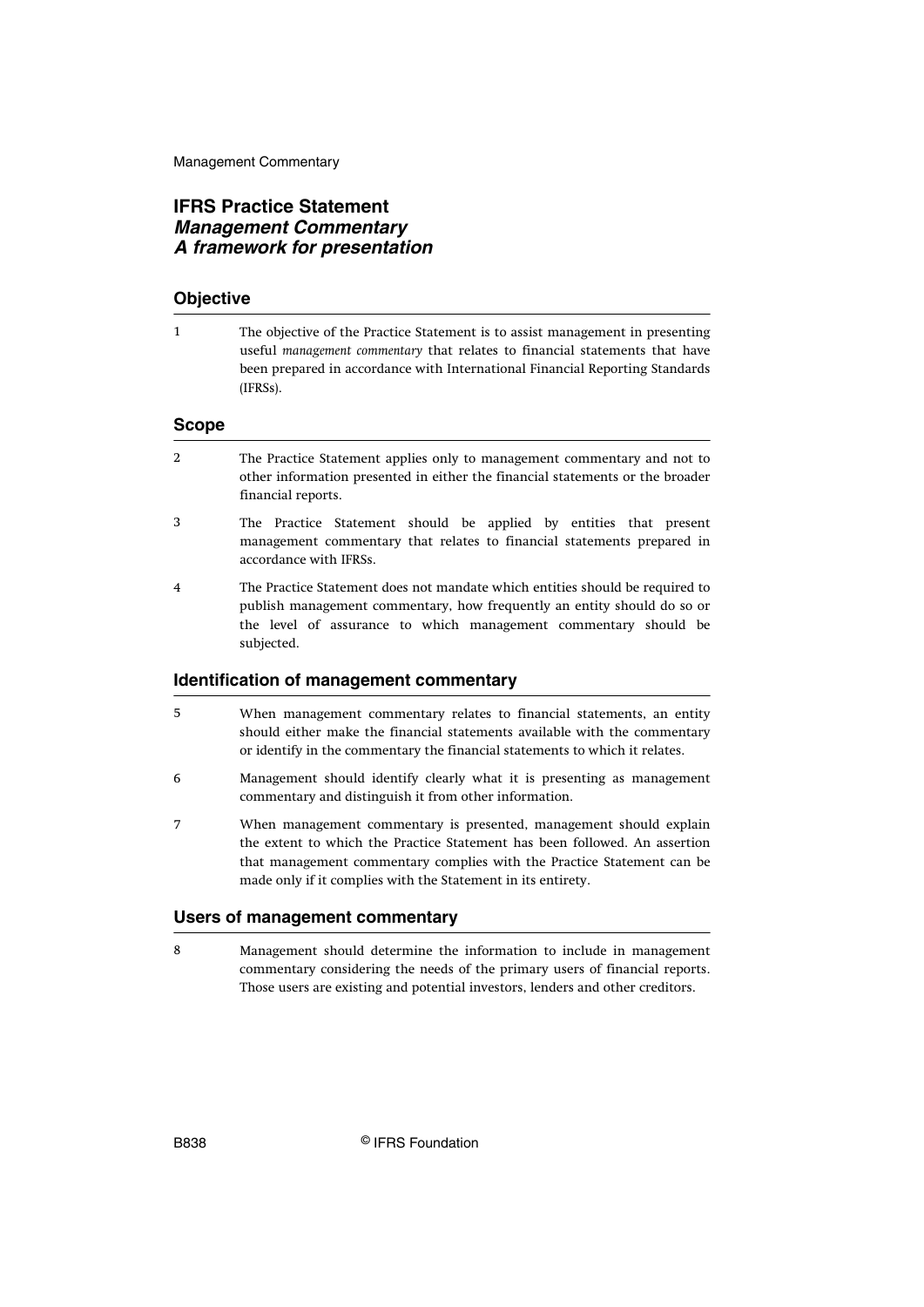# <span id="page-6-0"></span>**Framework for the presentation of management commentary**

### **Purpose**

- Management commentary should provide users of financial statements with integrated information that provides a context for the related financial statements. Such information explains management's view not only about what has happened, including both positive and negative circumstances, but also why it has happened and what the implications are for the entity's future. 9
- Management commentary complements and supplements the financial statements by communicating integrated information about the entity's resources and the claims against the entity and its resources, and the transactions and other events that change them. 10
- Management commentary should also explain the main trends and factors that are likely to affect the entity's future performance, position and *progress*. Consequently, management commentary looks not only at the present, but also at the past and the future. 11

# **Principles**

- Management should present commentary that is consistent with the following principles: 12
	- (a) to provide management's view of the entity's performance, position and progress; and
	- (b) to supplement and complement information presented in the financial statements.
- In aligning with those principles, management commentary should include: 13
	- (a) *forward‑looking information*; and
	- (b) information that possesses the qualitative characteristics described in the *Conceptual Framework for Financial Reporting*.
- Management commentary should provide information to help users of the financial reports to assess the performance of the entity and the actions of its management relative to stated strategies and plans for progress. That type of commentary will help users of the financial reports to understand, for example: 14
	- (a) the entity's risk exposures, its strategies for managing risks and the effectiveness of those strategies;
	- (b) how resources that are not presented in the financial statements could affect the entity's operations; and
	- (c) how non‑financial factors have influenced the information presented in the financial statements.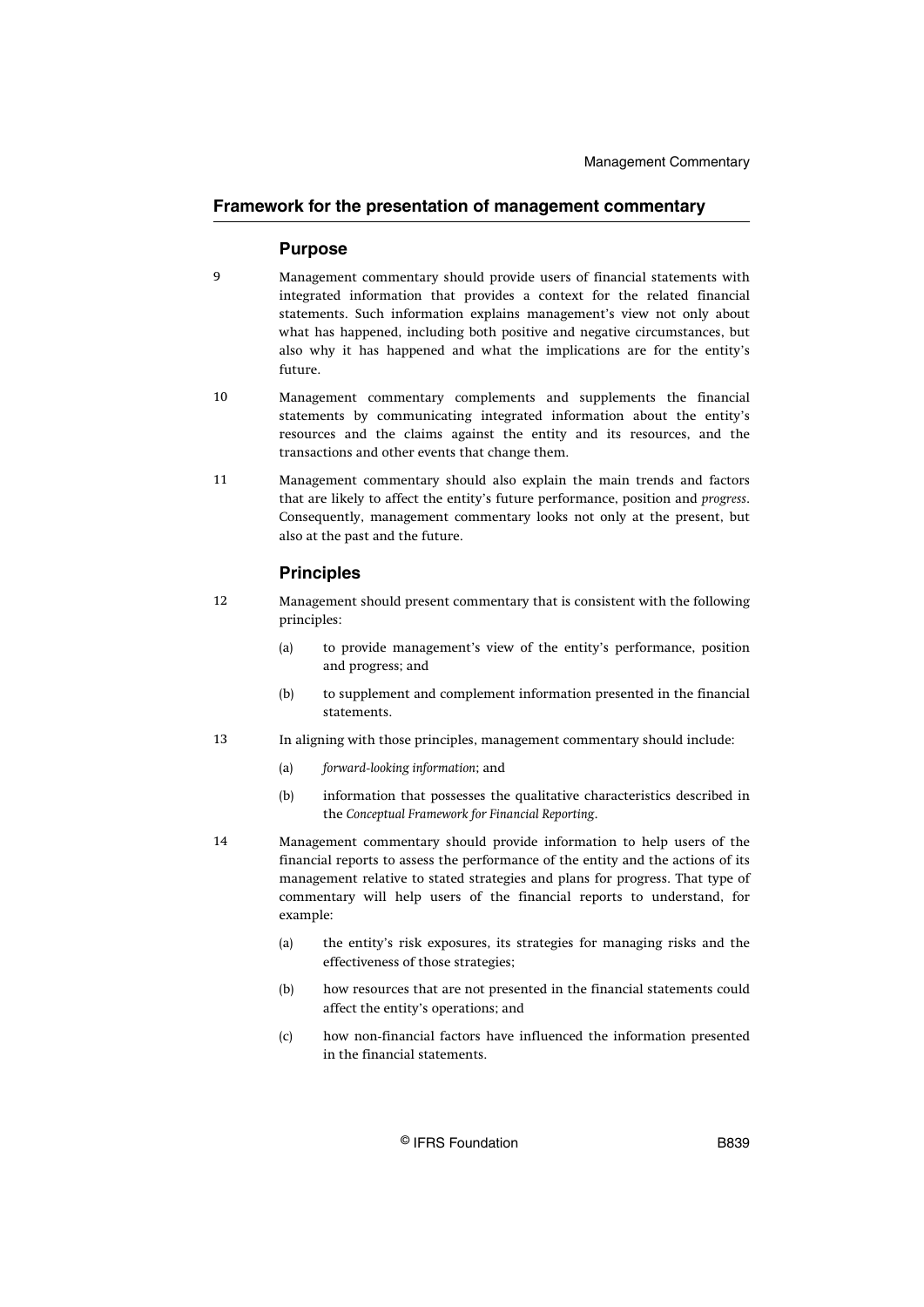#### **Management's view**

Management commentary should provide management's perspective of the entity's performance, position and progress. Management commentary should derive from the information that is important to management in managing the business. 15

#### **Supplement and complement the financial statement information**

Management commentary should supplement and complement the financial statements with explanations of the amounts presented in the financial statements and the conditions and events that shaped that information. Management commentary should also include information about the entity and its performance that is not presented in the financial statements but is important to the management of the entity. 16

### **Forward‑looking information**

- Management commentary should communicate management's perspective of the entity's direction. Such information does not predict the future, but instead sets out management's objectives for the entity and its strategies for achieving those objectives. The extent to which management commentary looks forward will be influenced by the regulatory and legal environment within which the entity operates. 17
- Management should include forward‑looking information when it is aware of trends, uncertainties or other factors that could affect the entity's liquidity, capital resources, revenues and the results of its operations. Such information should focus on the extent to which the entity's financial position, liquidity and performance may change in the future and why, and include management's assessment of the entity's prospects in the light of current period results. Management should provide forward‑looking information through narrative explanations or through quantified data, which may—but are not required to—include projections or forecasts. Management should disclose the assumptions used in providing forward‑looking information. 18
- Management should explain how and why the performance of the entity is short of, meets or exceeds forward‑looking disclosures made in the prior period management commentary. For example, if management stated targets for future performance in previous reporting periods, it should report the entity's actual performance in the current reporting period and analyse and explain significant variances from its previously stated targets as well as the implications of those variances for management's expectations for the entity's future performance. 19

#### **Qualitative characteristics of useful information**

Information in management commentary should possess the fundamental qualitative characteristics of *relevance* and *faithful representation*. Information in management commentary should also maximise the enhancing qualitative characteristics of *comparability*, *verifiability*, *timeliness* and *understandability*. 20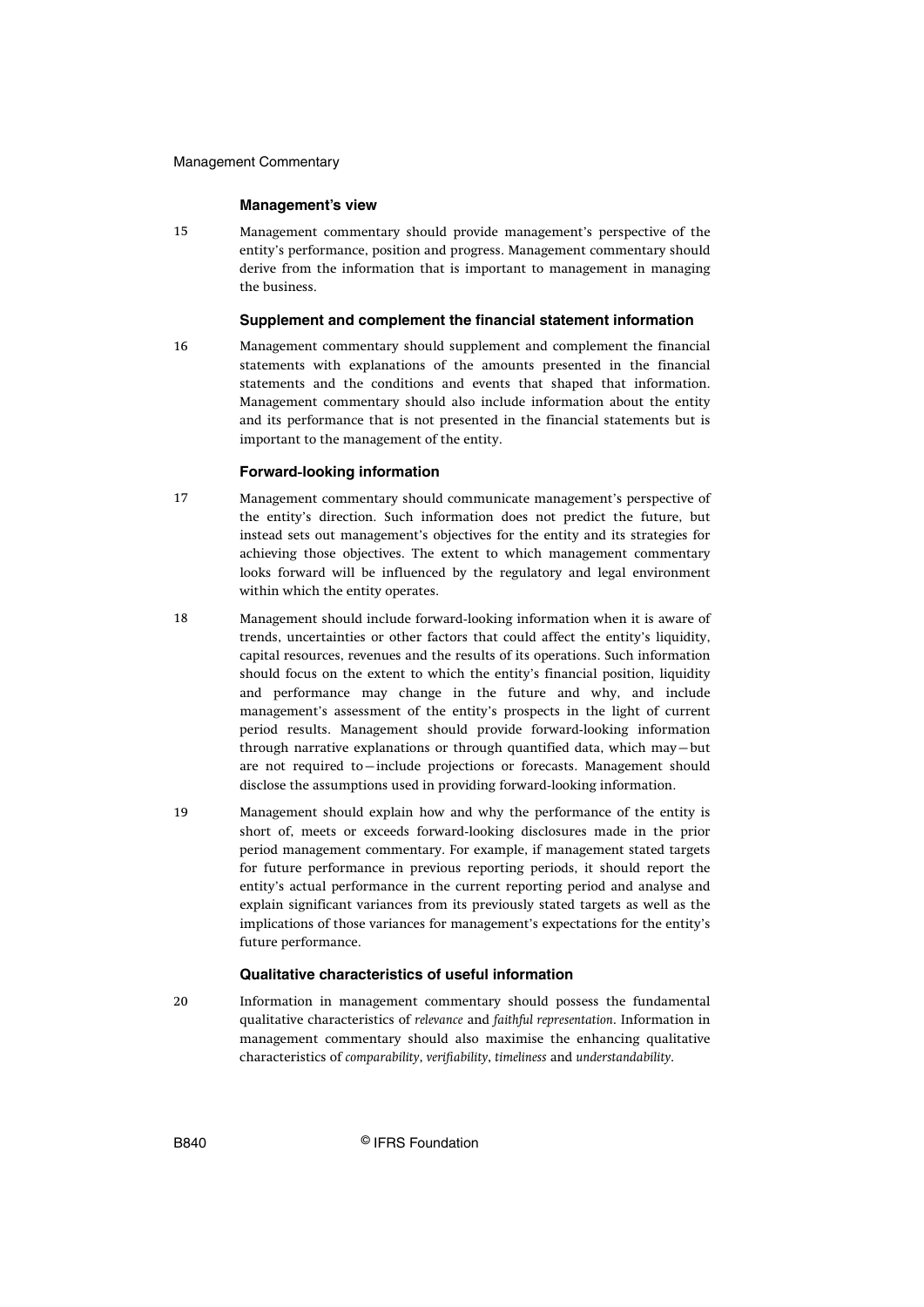**Materiality** 

<span id="page-8-0"></span>Management should include information that is material to the entity in management commentary. *Materiality* will be different for each entity. Materiality is an 'entity-specific aspect of relevance'; thus information that is relevant for an entity will also be material. 21

#### **Presentation**

- Management commentary should be clear and straightforward. The form and content of management commentary will vary between entities, reflecting the nature of their business, the strategies adopted by management and the regulatory environment in which they operate.  $22$
- Management commentary should be presented with a focus on the most important information in a manner intended to address the principles described in this Practice Statement. Specifically:  $23$ 
	- (a) Management commentary should be consistent with its related financial statements. If the financial statements include segment information, the information presented in the management commentary should reflect that segmentation.
	- (b) When practicable, management should avoid duplicating in its management commentary the disclosures made in the notes to its financial statements. Reciting financial statement information without analysis, or presenting boilerplate discussions that do not provide insight into the entity's past performance or prospects, is unlikely to provide information that is useful to users of the financial reports and may create an obstacle for users to identify and understand the most significant matters facing the entity.
	- (c) Management should also avoid generic disclosures that do not relate to the practices and circumstances of the entity and immaterial disclosures that make the more important information difficult to find.

# **Elements of management commentary**

- Although the particular focus of management commentary will depend on the facts and circumstances of the entity, management commentary should include information that is essential to an understanding of:  $24$ 
	- (a) the nature of the business;
	- (b) management's objectives and its strategies for meeting those objectives;
	- (c) the entity's most significant resources, risks and relationships;
	- (d) the results of operations and prospects; and
	- (e) the critical performance measures and indicators that management uses to evaluate the entity's performance against stated objectives.

© IFRS Foundation B841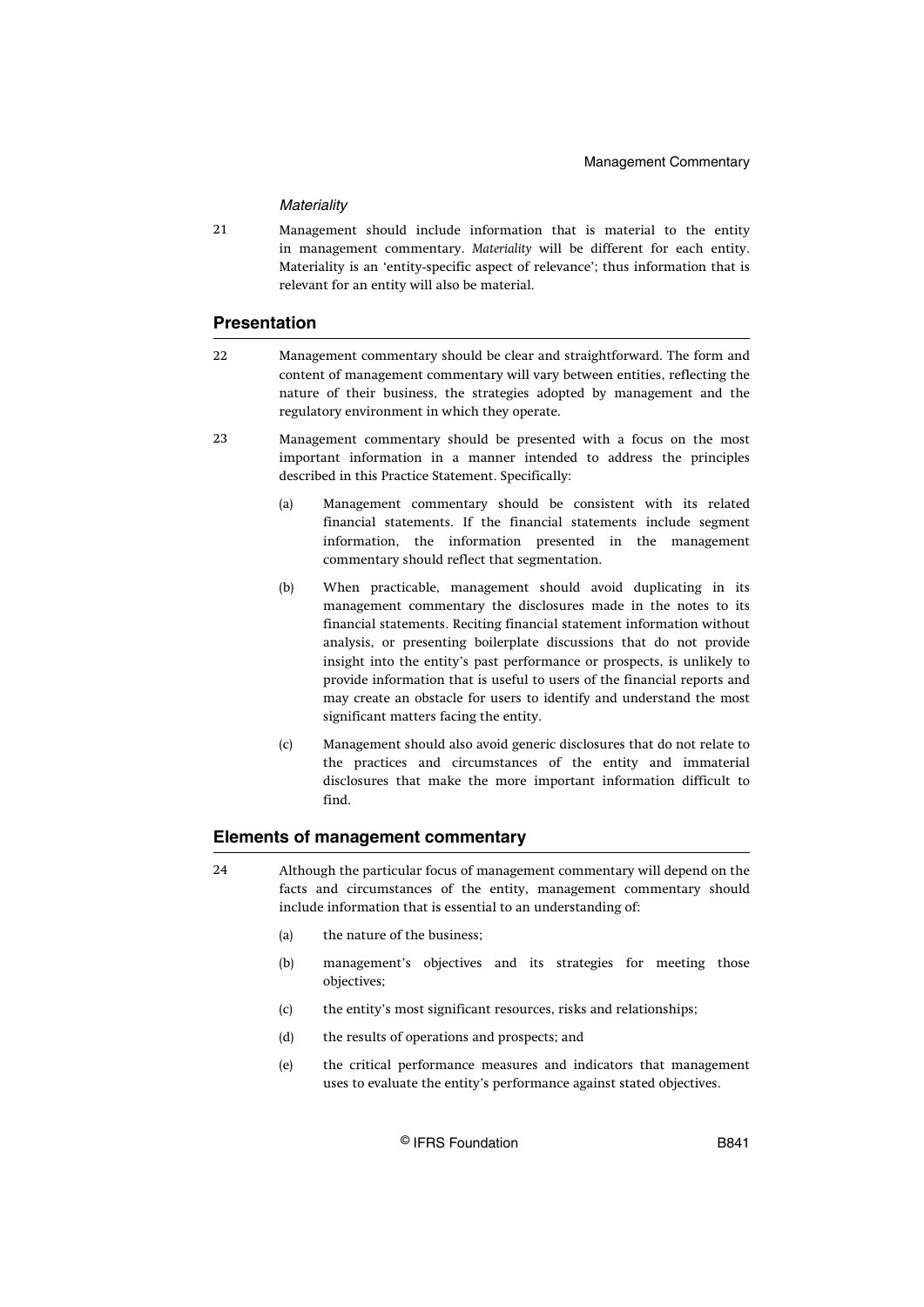<span id="page-9-0"></span>The elements are not listed in a specific order. They are, however, related and should not be presented in isolation. Management should provide its perspective on the business and its analysis of the interaction of the elements to help users to understand the entity's financial statements and to understand management's objectives and strategies for achieving those objectives. 25

# **Nature of the business**

- Management should provide a description of the business to help users of the financial reports to gain an understanding of the entity and of the external environment in which it operates. That information serves as a starting point for assessing and understanding an entity's performance, strategic options and prospects. Depending on the nature of the business, management commentary may include an integrated discussion of the following types of information: 26
	- (a) the industries in which the entity operates;
	- (b) the entity's main markets and competitive position within those markets;
	- (c) significant features of the legal, regulatory and macro‑economic environments that influence the entity and the markets in which the entity operates;
	- (d) the entity's main products, services, business processes and distribution methods; and
	- (e) the entity's structure and how it creates value.

# **Objectives and strategies**

- Management should disclose its objectives and strategies in a way that enables users of the financial reports to understand the priorities for action as well as to identify the resources that must be managed to deliver results. For example, information about how management intends to address market trends and the threats and opportunities those market trends represent provides users of the financial reports with insight that may shape their expectations about the entity's future performance. Management should also explain how success will be measured and over what period of time it should be assessed. 27
- Management should discuss significant changes in an entity's objectives and strategies from the previous period or periods. Discussion of the relationship between objectives, strategy, management actions and executive remuneration is also helpful. 28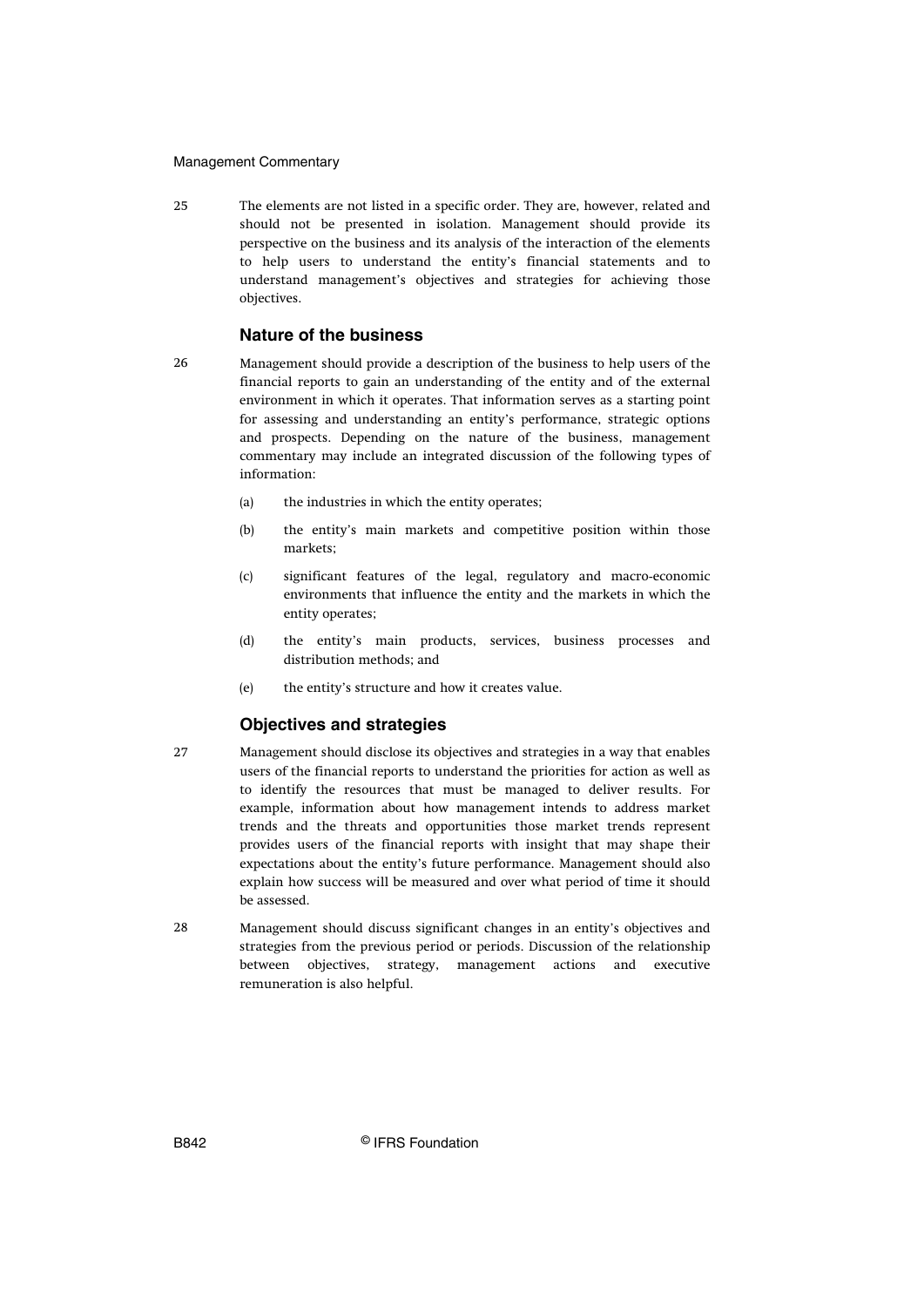# **Resources, risks and relationships**

Management commentary should include a clear description of the most important resources, risks and relationships that management believes can affect the entity's value and how those resources, risks and relationships are managed.

#### **Resources**

<span id="page-10-0"></span>29

Management commentary should set out the critical financial and non‑financial resources available to the entity and how those resources are used in meeting management's stated objectives for the entity. Disclosure about resources depends on the nature of the entity and on the industries in which the entity operates. Analysis of the adequacy of the entity's capital structure, financial arrangements (whether or not recognised in the statement of financial position), liquidity and cash flows, and human and intellectual capital resources, as well as plans to address any surplus resources or identified and expected inadequacies, are examples of disclosures that can provide useful information. 30

#### **Risks**

- Management should disclose an entity's principal risk exposures and changes in those risks, together with its plans and strategies for bearing or mitigating those risks, as well as disclosure of the effectiveness of its risk management strategies. This disclosure helps users to evaluate the entity's risks as well as its expected outcomes. Management should distinguish the principal risks and uncertainties facing the entity, rather than listing all possible risks and uncertainties. 31
- Management should disclose its principal strategic, commercial, operational and financial risks, which are those that may significantly affect the entity's strategies and progress of the entity's value. The description of the principal risks facing the entity should cover both exposures to negative consequences and potential opportunities. Management commentary provides useful information when it discusses the principal risks and uncertainties necessary to understand management's objectives and strategies for the entity. The principal risks and uncertainties can constitute either a significant external or internal risk to the entity. 32

# **Relationships**

- Management should identify the significant relationships that the entity has with stakeholders, how those relationships are likely to affect the performance and value of the entity, and how those relationships are managed. This type of disclosure helps users of the financial reports to understand how an entity's relationships influence the nature of its business and whether an entity's relationships expose the business to substantial risk.
- 33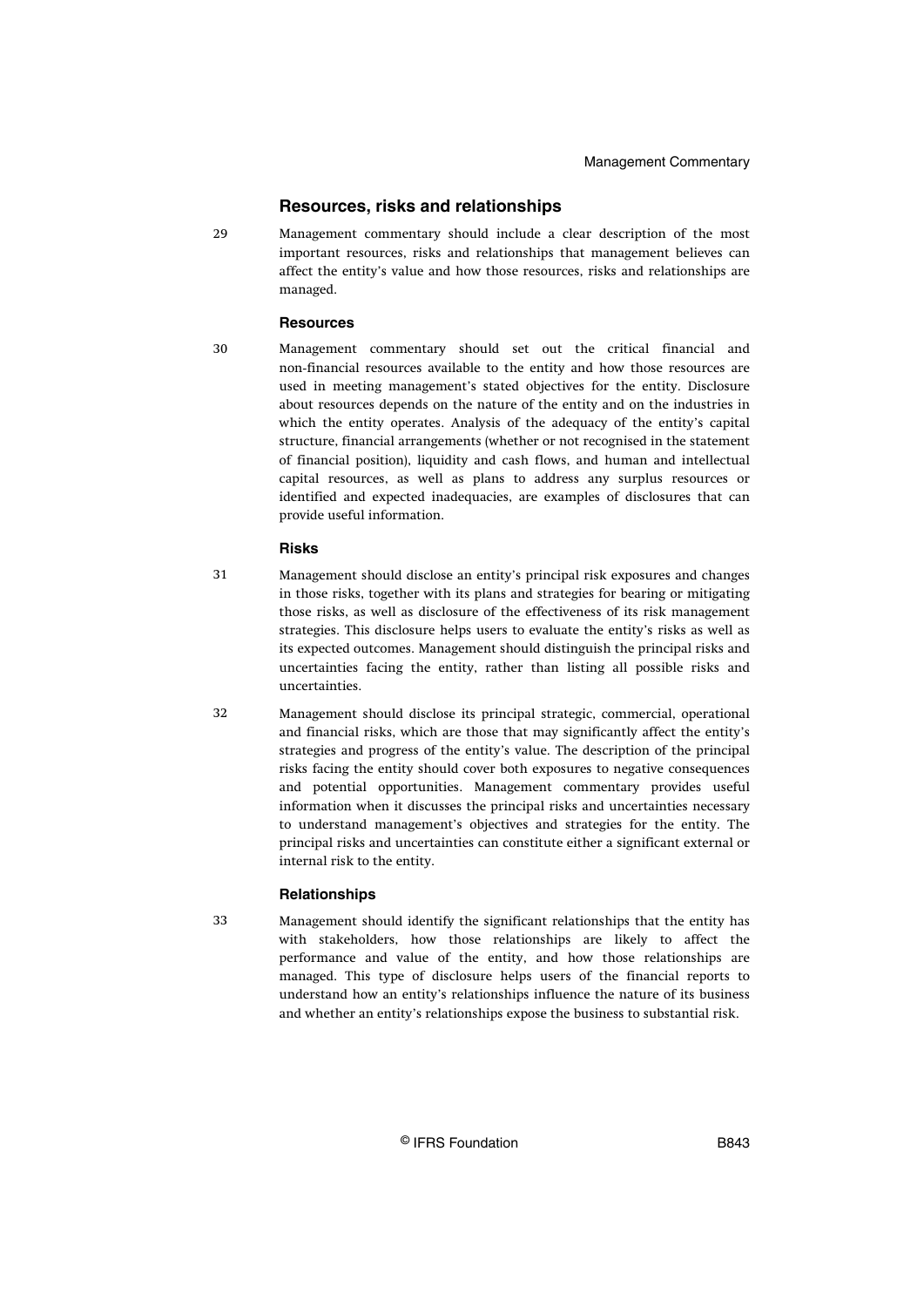### **Results and prospects**

<span id="page-11-0"></span>Management commentary should include a clear description of the entity's financial and non-financial performance, the extent to which that performance may be indicative of future performance and management's assessment of the entity's prospects. Useful disclosure on those matters can help users to make their own assessments about the entity's performance, position, progress and prospects. 34

# **Results**

- 35
- Management commentary should include explanations of the performance and progress of the entity during the period and its position at the end of that period. Those explanations provide users of the financial reports with insight into the main trends and factors affecting the business. In providing those explanations, management should describe the relationship between the entity's results, management's objectives and management's strategies for achieving those objectives. In addition, management should provide discussion and analysis of significant changes in financial position, liquidity and performance compared with those of the previous period or periods, as this can help users to understand the extent to which past performance may be indicative of future performance.

#### **Prospects**

36

Management should provide an analysis of the prospects of the entity, which may include targets for financial and non-financial measures. This information can help users of the financial reports to understand how management intends to implement its strategies for the entity over the long term. When targets are quantified, management should explain the risks and assumptions necessary for users to assess the likelihood of achieving those targets.

# **Performance measures and indicators**

- Performance measures are quantified measurements that reflect the critical success factors of an entity. Indicators can be narrative evidence describing how the business is managed or quantified measures that provide indirect evidence of performance. Management should disclose performance measures and indicators (both financial and non‑financial) that are used by management to assess progress against its stated objectives. Management should explain why the results from performance measures have changed over the period or how the indicators have changed. This disclosure can help users of the financial reports assess the extent to which goals and objectives are being achieved. 37
- The performance measures and indicators that are most important to understanding an entity are those that management uses to manage that entity. The performance measures and indicators will usually reflect the industry in which the entity operates. Comparability is enhanced if the performance measures and indicators are accepted and used widely, either 38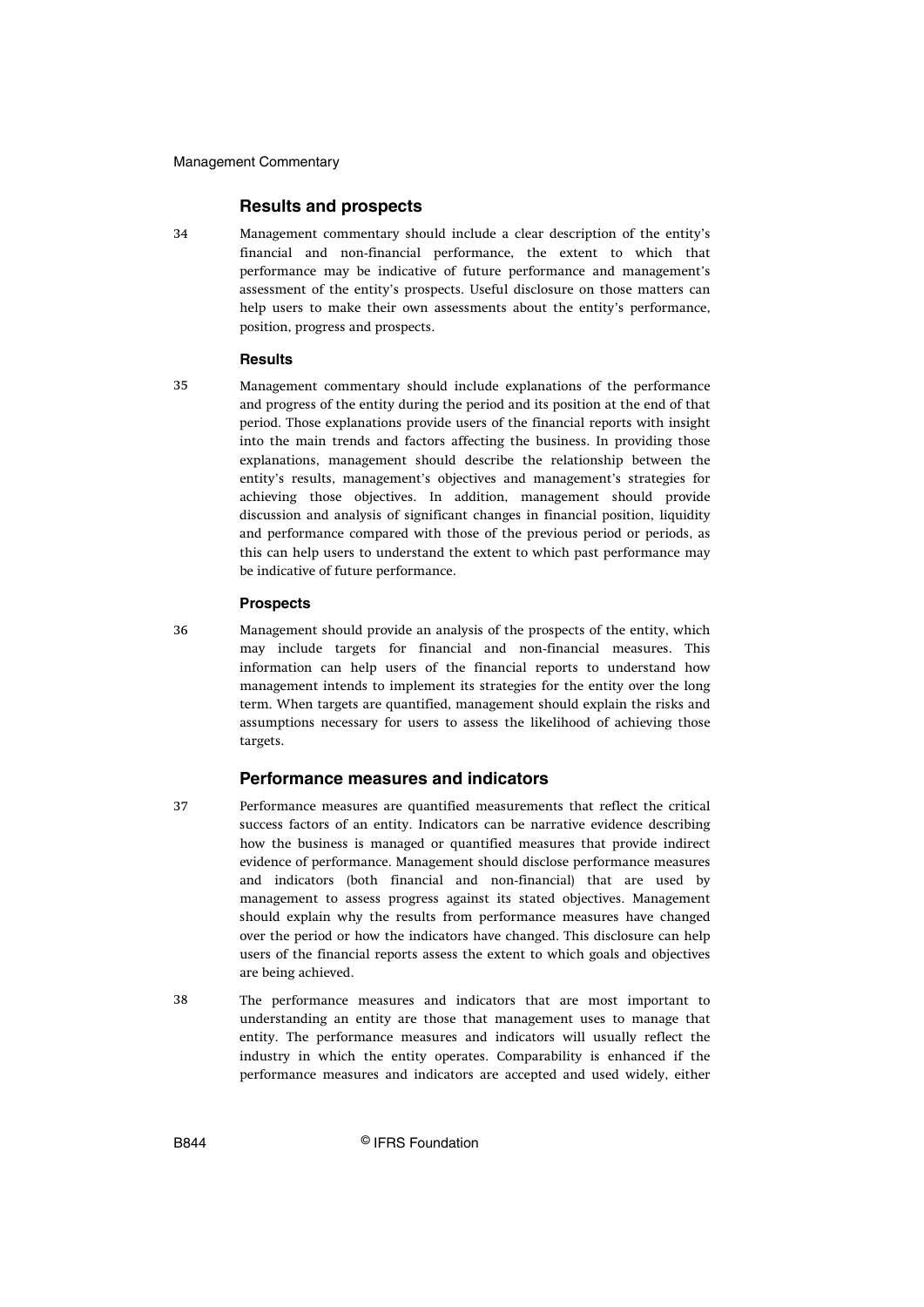within an industry or more generally. Management should explain why the performance measures and indicators used are relevant.

- <span id="page-12-0"></span>Consistent reporting of performance measures and indicators increases the comparability of management commentary over time. However, management should consider whether the performance measures and indicators used in the previous period continue to be relevant. As strategies and objectives change, management might decide that the performance measures and indicators presented in the previous period's management commentary are no longer relevant. When management changes the performance measures and indicators used, the changes should be identified and explained. 39
- If information from the financial statements has been adjusted for inclusion in management commentary, that fact should be disclosed. If financial performance measures that are not required or defined by IFRSs are included within management commentary, those measures should be defined and explained, including an explanation of the relevance of the measure to users. When financial performance measures are derived or drawn from the financial statements, those measures should be reconciled to measures presented in the financial statements that have been prepared in accordance with IFRSs. 40

# **Application date**

An entity may apply this Practice Statement to management commentary presented prospectively from **8 December 2010**. 41